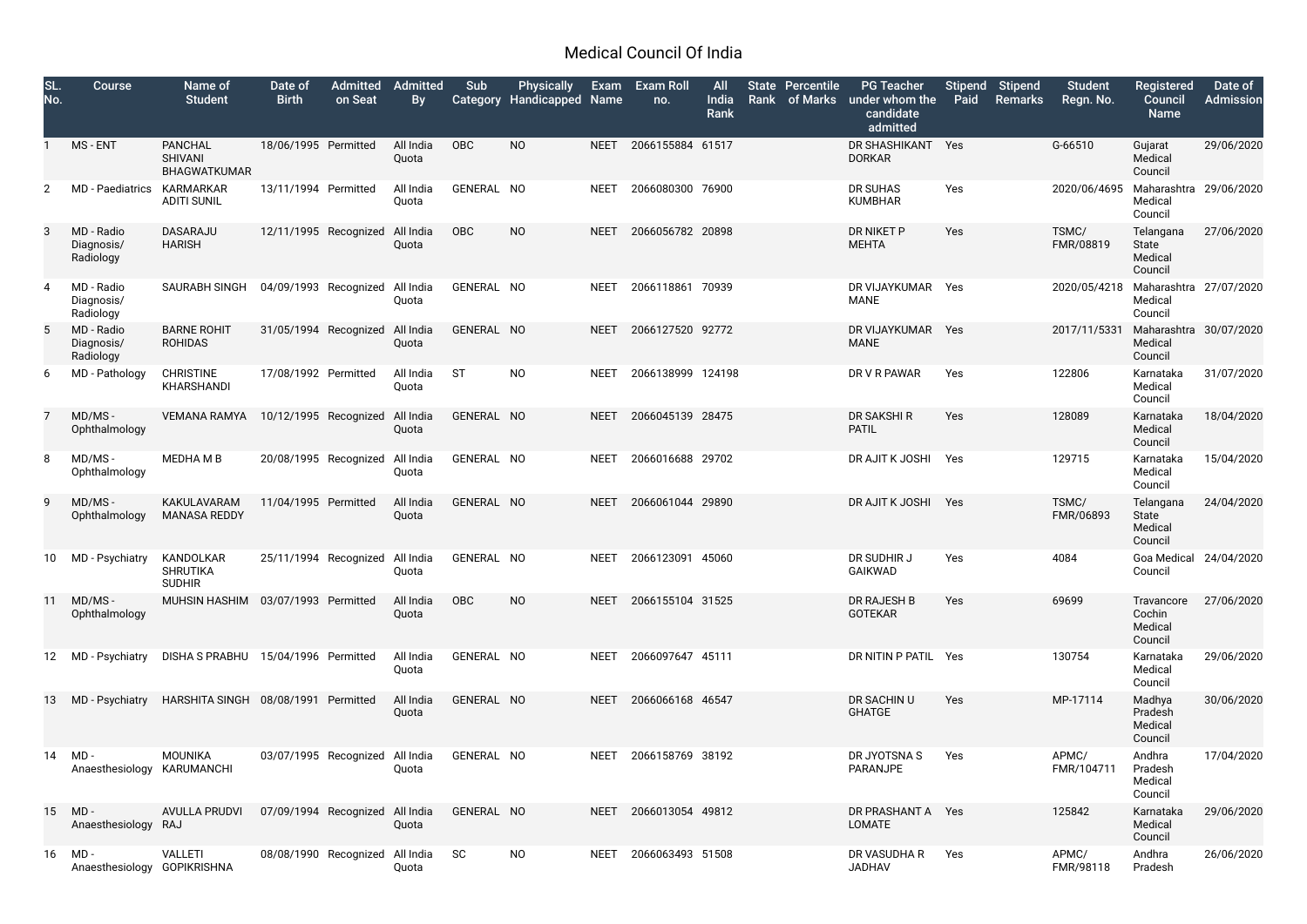| SL.<br>No. | <b>Course</b>                                                      | Name of<br><b>Student</b>                            | Date of<br><b>Birth</b>         | <b>Admitted</b><br>on Seat | Admitted<br><b>By</b> | Sub<br><b>Category</b> | <b>Physically</b><br><b>Handicapped Name</b> |             | Exam Exam Roll<br>no. | <b>All</b><br>India<br>Rank | State Percentile<br>Rank of Marks | <b>PG Teacher</b><br>under whom the<br>candidate<br>admitted | <b>Stipend</b><br>Paid | <b>Stipend</b><br>Remarks | <b>Student</b><br>Regn. No. | <b>Registered</b><br>Council<br><b>Name</b>               |
|------------|--------------------------------------------------------------------|------------------------------------------------------|---------------------------------|----------------------------|-----------------------|------------------------|----------------------------------------------|-------------|-----------------------|-----------------------------|-----------------------------------|--------------------------------------------------------------|------------------------|---------------------------|-----------------------------|-----------------------------------------------------------|
|            |                                                                    |                                                      |                                 |                            |                       |                        |                                              |             |                       |                             |                                   |                                                              |                        |                           |                             | Medical<br>Council                                        |
| 17         | $MD -$<br>Anaesthesiology GOTAGUNAKI                               | <b>ARJUN</b>                                         | 15/07/1995 Recognized All India |                            | Quota                 | OBC                    | <b>NO</b>                                    | <b>NEET</b> | 2066051557 53495      |                             |                                   | DR MANOHAR V<br><b>MANE</b>                                  | Yes                    |                           | 129915                      | Karnataka<br>Medical<br>Council                           |
| 18         | MD - Social &<br>Preventive<br>Medicine /<br>Community<br>Medicine | KOTAWADEKAR<br><b>RAJESHREE</b><br><b>ARVIND</b>     | 21/09/1990 Recognized All India |                            | Quota                 | OBC                    | <b>NO</b>                                    | <b>NEET</b> | 2066143543 87465      |                             |                                   | DR VIVEK B<br>WAGHACHAVARE                                   | Yes                    |                           | 2016/08/2902                | Maharashtra<br>Medical<br>Council                         |
| 19         | MD - Pathology                                                     | PATIL NIKHITA<br>YASHWANT                            | 18/01/1995 Recognized All India |                            | Quota                 | GENERAL NO             |                                              | <b>NEET</b> | 2066079544 78724      |                             |                                   | DR USHA V<br><b>SHINDE</b>                                   | Yes                    |                           | 2018/07/3586                | Maharashtra<br>Medical<br>Council                         |
| 20         | MD - Pathology                                                     | MAYANK MISHRA 17/01/1995 Recognized All India        |                                 |                            | Quota                 | GENERAL NO             |                                              | <b>NEET</b> | 2066127911 103705     |                             |                                   | DR Y R GOTEKAR                                               | Yes                    |                           | 2019/04/3104                | Maharashtra<br>Medical<br>Council                         |
| 21         | MD - Pathology                                                     | <b>KADAM</b><br><b>POORNIMA</b><br>NANDKUMAR         | 25/02/1994 Permitted            |                            | All India<br>Quota    | GENERAL NO             |                                              | <b>NEET</b> | 2066080295 104729     |                             |                                   | DR SHEETAL<br><b>SALE</b>                                    | Yes                    |                           | 2017/04/1519                | Maharashtra<br>Medical<br>Council                         |
| 22         | MD - Pathology                                                     | <b>ANKITA SINGH</b>                                  | 20/12/1991 Permitted            |                            | All India<br>Quota    | GENERAL NO             |                                              | <b>NEET</b> | 2066125525 106387     |                             |                                   | DR AMRUTA<br><b>PATIL</b>                                    | Yes                    |                           | 25287/2020                  | Orissa<br>Council of<br>Medical<br>Registration           |
| 23         | MS - General<br>Surgery                                            | <b>WAGHMARE</b><br>AMOL ANKUSH                       | 06/06/1993 Recognized All India |                            | Quota                 | OBC                    | <b>NO</b>                                    | <b>NEET</b> | 2066009823 26033      |                             |                                   | DR D G MOTE                                                  | Yes                    |                           | 2018/03/0350                | Maharashtra<br>Medical<br>Council                         |
| 24         | MS - General<br>Surgery                                            | <b>LOVE WATTA</b>                                    | 02/03/1994 Recognized All India |                            | Quota                 | GENERAL NO             |                                              | <b>NEET</b> | 2066078759 29044      |                             |                                   | DR V V PRABHU                                                | Yes                    |                           | DMR/R/18672                 | Delhi<br>Medical<br>Council                               |
| 25         | MS - General<br>Surgery                                            | <b>ZAWARE</b><br><b>MAHESH</b><br><b>BALKRISHANA</b> | 21/03/1993 Recognized All India |                            | Quota                 | OBC                    | <b>NO</b>                                    | <b>NEET</b> | 2066130238 31091      |                             |                                   | DR C S GANDHI                                                | Yes                    |                           | 2019/06/5262 Maharashtra    | Medical<br>Council                                        |
| 26         | MS - General<br>Surgery                                            | AKHIL KRISHNAN 23/09/1984 Recognized All India       |                                 |                            | Quota                 | GENERAL NO             |                                              | <b>NEET</b> | 2066145276 30199      |                             |                                   | DR MOSES INGTY Yes                                           |                        |                           | 45285                       | Travancore<br>Cochin<br>Medical<br>Council,<br>Trivandrum |
|            | 27 MS-ENT                                                          | NAVYA NANDINI                                        | 19/03/1994 Recognized All India |                            | Quota                 | GENERAL NO             |                                              | <b>NEET</b> | 2066102022 57029      |                             |                                   | DR ASHOK<br><b>PUROHIT</b>                                   | Yes                    |                           | 126608                      | Karnataka<br>Medical<br>Council                           |
| 28         | MS - ENT                                                           | <b>INDRANIL BASU</b>                                 | 31/01/1993 Permitted            |                            | All India<br>Quota    | GENERAL NO             |                                              | <b>NEET</b> | 2066085907 61347      |                             |                                   | DR SACHIN<br><b>NILAKHE</b>                                  | Yes                    |                           | 77979                       | <b>West Bengal</b><br>Medical<br>Council                  |
| 29         | MD - General<br>Medicine                                           | <b>CHIMMILI ANIL</b><br><b>KUMAR</b>                 | 18/12/1994 Recognized All India |                            | Quota                 | GENERAL NO             |                                              | <b>NEET</b> | 2066044285 16309      |                             |                                   | DRRK<br><b>SHRAVASTI</b>                                     | Yes                    |                           | APMC/<br>FMR/106011         | Andhra<br>Pradesh<br>Medical<br>Council                   |
| 30         | MD - General<br>Medicine                                           | <b>AKSHAY PUJARI</b>                                 | 11/11/1995 Recognized All India |                            | Quota                 | <b>OBC</b>             | <b>NO</b>                                    | <b>NEET</b> | 2066105052 16443      |                             |                                   | DR J C<br>AWALEKAR                                           | Yes                    |                           | 129250                      | Karnataka<br>Medical<br>Council                           |
| 31         | MD - General<br>Medicine                                           | <b>MARAM</b><br><b>MAHITHA</b>                       | 29/07/1994 Recognized All India |                            | Quota                 | GENERAL NO             |                                              | <b>NEET</b> | 2066090353 18796      |                             |                                   | DR V C<br>PURANDARE                                          | Yes                    |                           | APMC/<br>FMR/101239         | Andhra<br>Pradesh<br>Medical                              |

| Paid | Stipend Stipend<br><b>Remarks</b> | <b>Student</b><br>Regn. No. | <b>Registered</b><br><b>Council</b><br><b>Name</b>        | Date of<br><b>Admission</b> |
|------|-----------------------------------|-----------------------------|-----------------------------------------------------------|-----------------------------|
|      |                                   |                             | Medical<br>Council                                        |                             |
| Yes  |                                   | 129915                      | Karnataka<br>Medical<br>Council                           | 30/06/2020                  |
| Yes  |                                   | 2016/08/2902                | Maharashtra<br>Medical<br>Council                         | 21/04/2020                  |
| Yes  |                                   | 2018/07/3586                | Maharashtra<br>Medical<br>Council                         | 26/07/2020                  |
| Yes  |                                   | 2019/04/3104                | Maharashtra<br>Medical<br>Council                         | 25/07/2020                  |
| Yes  |                                   | 2017/04/1519                | Maharashtra<br>Medical<br>Council                         | 27/07/2020                  |
| Yes  |                                   | 25287/2020                  | Orissa<br>Council of<br>Medical<br>Registration           | 27/07/2020                  |
| Yes  |                                   | 2018/03/0350                | Maharashtra<br>Medical<br>Council                         | 26/07/2020                  |
| Yes  |                                   | DMR/R/18672                 | Delhi<br>Medical<br>Council                               | 29/06/2020                  |
| Yes  |                                   | 2019/06/5262                | Maharashtra<br>Medical<br>Council                         | 24/06/2020                  |
| Yes  |                                   | 45285                       | Travancore<br>Cochin<br>Medical<br>Council,<br>Trivandrum | 23/06/2020                  |
| Yes  |                                   | 126608                      | Karnataka<br>Medical<br>Council                           | 29/06/2020                  |
| Yes  |                                   | 77979                       | West Bengal<br>Medical<br>Council                         | 29/06/2020                  |
| Yes  |                                   | APMC/<br>FMR/106011         | Andhra<br>Pradesh<br>Medical<br>Council                   | 30/06/2020                  |
| Yes  |                                   | 129250                      | Karnataka<br>Medical<br>Council                           | 17/04/2020                  |
| Yes  |                                   | APMC/<br>FMR/101239         | Andhra<br>Pradesh<br>Medical<br>Council                   | 27/06/2020                  |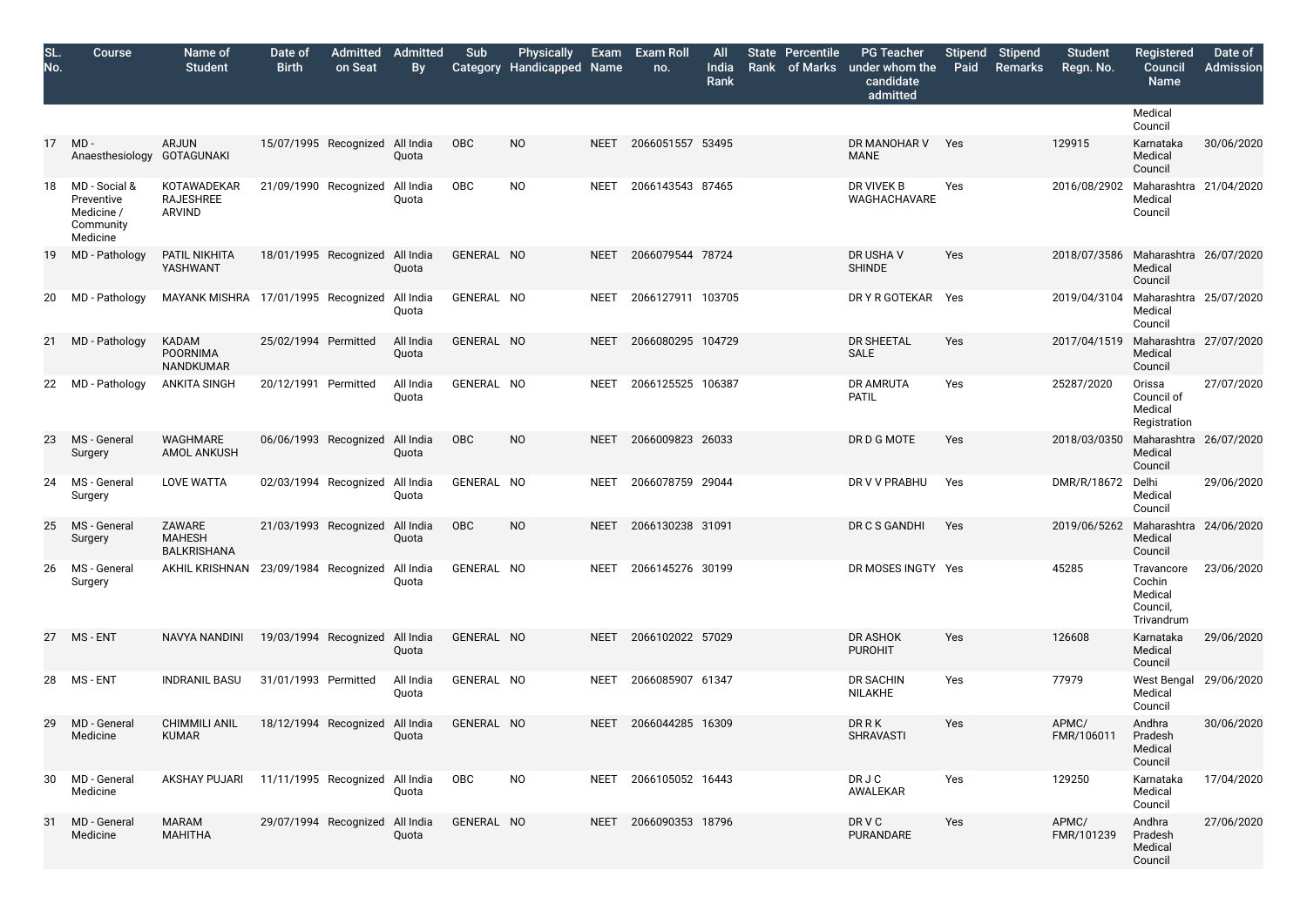| SL.<br>No. | <b>Course</b>                                      | Name of<br><b>Student</b>                          | Date of<br><b>Birth</b>         | <b>Admitted Admitted</b><br>on Seat | <b>By</b>          | Sub<br>Category | <b>Physically</b><br><b>Handicapped Name</b> |             | Exam Exam Roll<br>no. | <b>All</b><br>India<br>Rank | <b>State Percentile</b><br>Rank of Marks | <b>PG Teacher</b><br>under whom the<br>candidate<br>admitted | Paid | Stipend Stipend<br>Remarks | <b>Student</b><br>Regn. No. | <b>Registered</b><br>Council<br><b>Name</b> |
|------------|----------------------------------------------------|----------------------------------------------------|---------------------------------|-------------------------------------|--------------------|-----------------|----------------------------------------------|-------------|-----------------------|-----------------------------|------------------------------------------|--------------------------------------------------------------|------|----------------------------|-----------------------------|---------------------------------------------|
| 32         | MD - General<br>Medicine                           | <b>SHAIKH ABRAR</b><br>ABDULNAIM                   |                                 | 19/12/1994 Recognized All India     | Quota              | GENERAL NO      |                                              | <b>NEET</b> | 2066079806 63936      |                             |                                          | DR V B JADHAV                                                | Yes  |                            | 2019/05/3751                | Maharashtra<br>Medical<br>Council           |
| 33         | MD - General<br>Medicine                           | <b>DABANE</b><br><b>SHARDUL</b><br><b>SARJERAO</b> |                                 | 28/06/1994 Recognized All India     | Quota              | OBC             | N <sub>O</sub>                               | <b>NEET</b> | 2066080068 72395      |                             |                                          | DRCD<br>AWALEKAR                                             | Yes  |                            | 2019/11/7154                | Maharashtra<br>Medical<br>Council           |
| 34         | <b>MD</b> - Paediatrics                            | <b>HARSH MANGAL</b>                                | 29/07/1993 Recognized All India |                                     | Quota              | GENERAL NO      |                                              | <b>NEET</b> | 2066078637 20684      |                             |                                          | DR MRUNALINI<br><b>KULKARNI</b>                              | Yes  |                            | DMC/R/17029                 | Delhi<br>Medical<br>Council                 |
| 35         | $MD -$<br>Dermatology,<br>Venereology &<br>Leprosy | <b>AYUSHI PANDEY</b>                               | 14/01/1993 Recognized All India |                                     | Quota              | GENERAL NO      |                                              | <b>NEET</b> | 2066091736 108145     |                             |                                          | DR RENUKA S<br><b>ASHTEKAR</b>                               | Yes  |                            | 2019/04/3305                | Maharashtra<br>Medical<br>Council           |
| 36         | <b>MD</b> - Paediatrics                            | PATEL HARDIK<br><b>GIRISHBHAI</b>                  | 04/06/1995 Recognized All India |                                     | Quota              | GENERAL NO      |                                              | <b>NEET</b> | 2066049886 24381      |                             |                                          | DR SARA<br>DHANAWADE                                         | Yes  |                            | G-64806                     | Gujarat<br>Medical<br>Council               |
| 37         | MD - Paediatrics UTSAV ANAND                       |                                                    | 02/02/1994 Recognized           |                                     | All India<br>Quota | OBC             | N <sub>O</sub>                               | <b>NEET</b> | 2066118852 24645      |                             |                                          | DR SUHAS<br><b>KUMBHAR</b>                                   | Yes  |                            | DMC/R/22995                 | Delhi<br>Medical<br>Council                 |
| 38         | MD - Paediatrics SONIKA ANUJA                      |                                                    | 25/04/1994 Permitted            |                                     | All India<br>Quota | OBC             | N <sub>O</sub>                               | <b>NEET</b> | 2066013699 24816      |                             |                                          | DR SARA<br>DHANAWADE                                         | Yes  |                            | 131343                      | Karnataka<br>Medical<br>Council             |
| 39         | MD/MS-<br>Obstetrics &<br>Gynaecology              | KANDRU<br><b>MADHURI</b>                           |                                 | 16/03/1994 Recognized All India     | Quota              | GENERAL NO      |                                              | <b>NEET</b> | 2066061225 23075      |                             |                                          | DR SANJIVANI<br><b>DESHPANDE</b>                             | Yes  |                            | TSMC/<br>FMR/06224          | Telangana<br>State<br>Medical<br>Council    |
| 40         | MD/MS-<br>Obstetrics &<br>Gynaecology              | <b>VANAPARTHI</b><br><b>KAVYA</b>                  |                                 | 10/03/1995 Recognized All India     | Quota              | OBC             | N <sub>O</sub>                               | <b>NEET</b> | 2066054139 24600      |                             |                                          | DR VIDYA<br><b>JADHAV</b>                                    | Yes  |                            | TSMC/<br>FMR/07413          | Telangana<br>State<br>Medical<br>Council    |
|            | 41 MD/MS-<br>Obstetrics &<br>Gynaecology           | SNEHA YADAV 09/09/1992 Permitted All India OBC     |                                 |                                     | Quota              |                 | <b>NO</b>                                    |             | NEET 2066116246 24901 |                             |                                          | VIDYA JADHAV Yes                                             |      |                            | DMC/R/20167 Delhi           | Medical<br>Council                          |
| 42         | MD/MS-<br>Obstetrics &<br>Gynaecology              | NIHARIKA SINGH 13/08/1990 Permitted                |                                 |                                     | All India<br>Quota | GENERAL NO      |                                              | <b>NEET</b> | 2066117751 24929      |                             |                                          | DR S V JADHAV                                                | Yes  |                            | 82837                       | Uttar<br>Pradesh<br>Medical<br>Council      |
| 43         | MD/MS-<br>Obstetrics &<br>Gynaecology              | MU.ALAMELU<br><b>VARSHA</b>                        | 04/03/1996 Permitted            |                                     | All India<br>Quota | GENERAL NO      |                                              | <b>NEET</b> | 2066151063 24997      |                             |                                          | <b>DR SANJIVANI</b><br><b>DESHPANDE</b>                      | Yes  |                            | 135348                      | <b>Tamil Nadu</b><br>Medical<br>Council     |
| 44         | MD/MS-<br>Obstetrics &<br>Gynaecology              | <b>GADHAVI</b><br>CHAITANYA<br>JAYESHKUMAR         | 14/03/1994 Permitted            |                                     | All India<br>Quota | OBC             | <b>NO</b>                                    | <b>NEET</b> | 2066120093 57416      |                             |                                          | DR VIDYA<br><b>JADHAV</b>                                    | Yes  |                            | G-61848                     | Gujarat<br>Medical<br>Council               |
| 45         | MD/MS-<br>Obstetrics &<br>Gynaecology              | APRAJITA                                           | 05/06/1994 Permitted            |                                     | All India<br>Quota | GENERAL NO      |                                              | <b>NEET</b> | 2066129731 66557      |                             |                                          | DR SMITA BHAT                                                | Yes  |                            | 2019/05/3744                | Maharashtra<br>Medical<br>Council           |
| 46         | MD/MS-<br>Obstetrics &<br>Gynaecology              | <b>KADAM PARTH</b><br><b>SURESH</b>                | 05/06/1993 Permitted            |                                     | All India<br>Quota | GENERAL NO      |                                              | <b>NEET</b> | 2066127642 102138     |                             |                                          | DR SANJIVANI<br><b>DESHPANDE</b>                             | Yes  |                            | 2018/10/5465                | Maharashtra<br>Medical<br>Council           |
| 47         | MS-<br>Orthopaedics                                | <b>SHRIANSH</b><br><b>PANDEY</b>                   |                                 | 19/01/1996 Recognized All India     | Quota              | GENERAL NO      |                                              | <b>NEET</b> | 2066091271 111712     |                             |                                          | DR SUNIL PATIL                                               | Yes  |                            | PR/1035/2019                | Maharashtra<br>Medical<br>Council           |
| 48         | MS-<br>Orthopaedics                                | PAWAR BHARAT<br><b>BHAUSAHEB</b>                   | 08/04/1994 Recognized All India |                                     | Quota              | GENERAL NO      |                                              | <b>NEET</b> | 2066074199 70285      |                             |                                          | DR WILLIAM<br><b>ISAPURE</b>                                 | Yes  |                            | 130859                      | Karnataka<br>Medical                        |

| <b>Stipend</b><br>Paid | <b>Stipend</b><br><b>Remarks</b> | <b>Student</b><br>Regn. No. | <b>Registered</b><br>Council<br><b>Name</b>     | Date of<br><b>Admission</b> |
|------------------------|----------------------------------|-----------------------------|-------------------------------------------------|-----------------------------|
| Yes                    |                                  | 2019/05/3751                | Maharashtra<br>Medical<br>Council               | 16/04/2020                  |
| Yes                    |                                  | 2019/11/7154                | Maharashtra<br>Medical<br>Council               | 18/04/2020                  |
| Yes                    |                                  | DMC/R/17029                 | Delhi<br>Medical<br>Council                     | 26/06/2020                  |
| Yes                    |                                  | 2019/04/3305                | Maharashtra<br>Medical<br>Council               | 25/07/2020                  |
| Yes                    |                                  | G-64806                     | Gujarat<br>Medical<br>Council                   | 25/06/2020                  |
| Yes                    |                                  | DMC/R/22995                 | Delhi<br>Medical<br>Council                     | 29/06/2020                  |
| Yes                    |                                  | 131343                      | Karnataka<br>Medical<br>Council                 | 29/06/2020                  |
| Yes                    |                                  | TSMC/<br>FMR/06224          | Telangana<br><b>State</b><br>Medical<br>Council | 22/04/2020                  |
| Yes                    |                                  | TSMC/<br>FMR/07413          | Telangana<br><b>State</b><br>Medical<br>Council | 24/06/2020                  |
| Yes                    |                                  | DMC/R/20167                 | Delhi<br>Medical<br>Council                     | 25/06/2020                  |
| Yes                    |                                  | 82837                       | Uttar<br>Pradesh<br>Medical<br>Council          | 29/06/2020                  |
| Yes                    |                                  | 135348                      | <b>Tamil Nadu</b><br>Medical<br>Council         | 29/06/2020                  |
| Yes                    |                                  | G-61848                     | Gujarat<br>Medical<br>Council                   | 30/07/2020                  |
| Yes                    |                                  | 2019/05/3744                | Maharashtra<br>Medical<br>Council               | 24/07/2020                  |
| Yes                    |                                  | 2018/10/5465                | Maharashtra<br>Medical<br>Council               | 30/07/2020                  |
| Yes                    |                                  | PR/1035/2019                | Maharashtra<br>Medical<br>Council               | 30/07/2020                  |
| Yes                    |                                  | 130859                      | Karnataka<br>Medical                            | 24/07/2020                  |